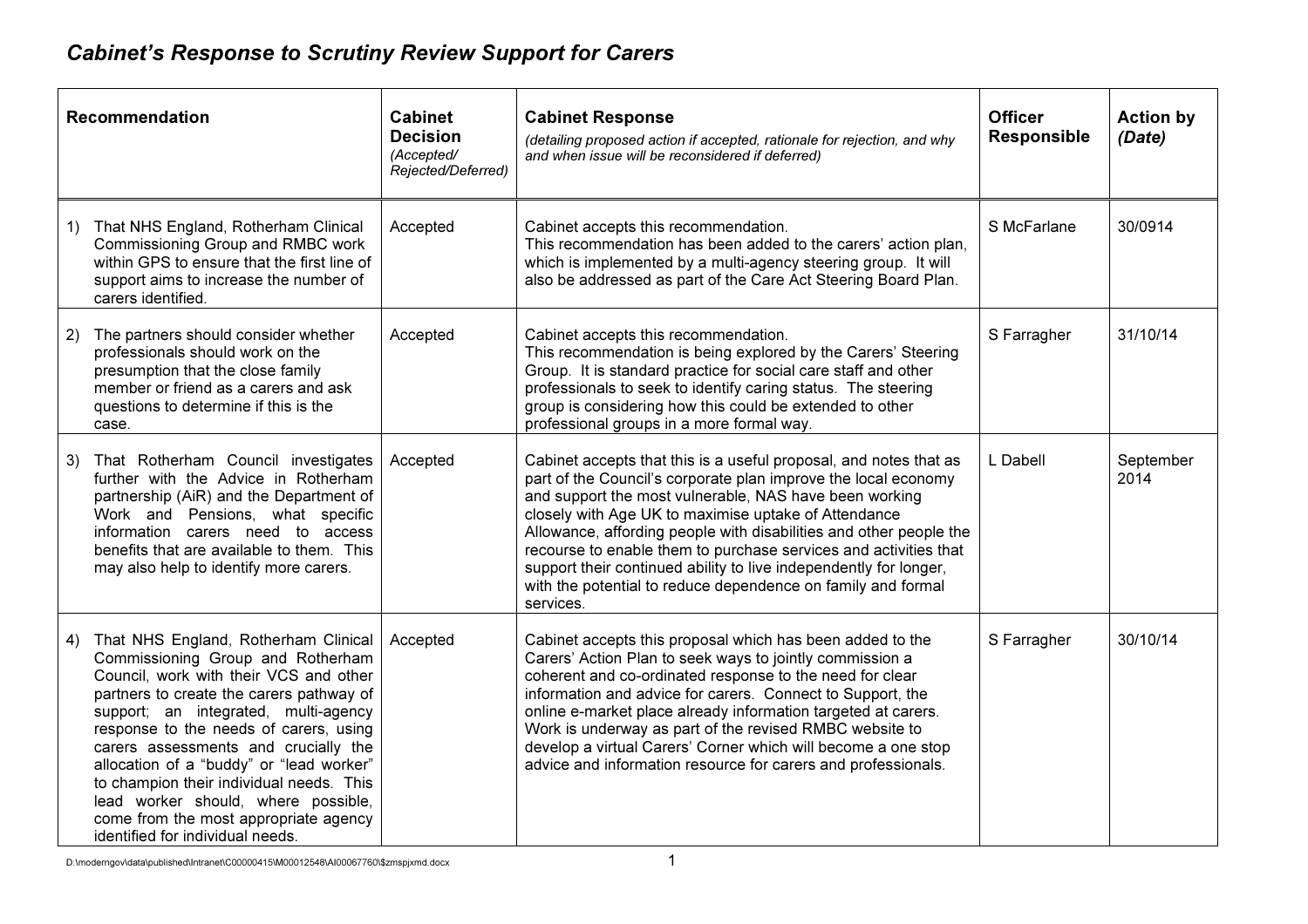| Recommendation |                                                                                                                                                                                                                                                                                                                                                                                           | <b>Cabinet</b><br><b>Decision</b><br>(Accepted/<br>Rejected/Deferred) | <b>Cabinet Response</b><br>(detailing proposed action if accepted, rationale for rejection, and why<br>and when issue will be reconsidered if deferred)                                                                                                                                                                                                                                                                                                                                                                                                                                                                                                                                                                   | <b>Officer</b><br><b>Responsible</b> | <b>Action by</b><br>(Date) |
|----------------|-------------------------------------------------------------------------------------------------------------------------------------------------------------------------------------------------------------------------------------------------------------------------------------------------------------------------------------------------------------------------------------------|-----------------------------------------------------------------------|---------------------------------------------------------------------------------------------------------------------------------------------------------------------------------------------------------------------------------------------------------------------------------------------------------------------------------------------------------------------------------------------------------------------------------------------------------------------------------------------------------------------------------------------------------------------------------------------------------------------------------------------------------------------------------------------------------------------------|--------------------------------------|----------------------------|
| 5)             | That Rotherham Council considers via<br>its review of services to carers, and in<br>light of the new requirements imposed<br>by the Care Bill, reconfiguring its advice<br>and information offer for Carers<br>including; Assessment Direct, Connect 2<br>Support, Carers Corner and outreach<br>services, to ensure that flexible support<br>is offered within existing resources.       | Accepted                                                              | Cabinet accepts this recommendation and a report on the review<br>of Carers' Corner will be presented to Cabinet Member Adult<br>Social Care for consideration and agreement.                                                                                                                                                                                                                                                                                                                                                                                                                                                                                                                                             | S Farragher                          | 31/05/14                   |
| 6)             | That the "triangle of care" presented by<br>RDaSH be considered as part of this<br>process as something that could be<br>adapted and rolled out to all partners<br>providing support to carers.                                                                                                                                                                                           | Accepted                                                              | Cabinet accepts this recommendation. The Carers Steering<br>Group has been asked to review the "triangle of care" approach<br>to determine its suitability or adaptability for other settings.                                                                                                                                                                                                                                                                                                                                                                                                                                                                                                                            | S Farragher                          | 31/07/14                   |
| 7)             | That Rotherham Council reviews its<br>carers assessment tool in the light of the<br>Care Bill to ensure it is fit for purpose.<br>This should involve considering whether<br>it could be less onerous. The correct<br>title of the document "Carer's needs<br>form and care plan" should be used by<br>partners to reflect that it is an enabling<br>process rather than an "assessment". | Accepted                                                              | Cabinet accepts this recommendation. The Regulations that will<br>support the implementation of the Care Act are due to be<br>produced in October 2014. These will guide and shape the<br>changes that are needed to the Carers' needs form and care<br>plan. The changes will be produced in consultation with carers,<br>the Carers' Steering Group and other stakeholders.                                                                                                                                                                                                                                                                                                                                             | S McFarlane                          | 01/04/14                   |
| 8)             | That Rotherham Council looks to set<br>more stretching targets for carers<br>assessments and regular (annual)<br>reviews.                                                                                                                                                                                                                                                                 | Accepted                                                              | Cabinet accepts this recommendation. In 2013/14 we carried<br>out 2673 carers' assessments, an increase of 2% in year.<br>Performance on carers' assessments was reviewed in 2013/14<br>and a stretch target set. Around 93% of service users and<br>carers have been reviewed in the last 12 months - this continues<br>to be one of the best performances in the country, we are ranked<br>second best in the country. We have carried out more annual<br>reviews across all of assessment and care management than in<br>2012/13. Almost 7000 reviews were completed, 100 more than<br>last year. Performance targets will be reviewed in light of the<br>2013/14 outturn and suitably stretching targets will be set. | M Cox                                | 02/06/14                   |